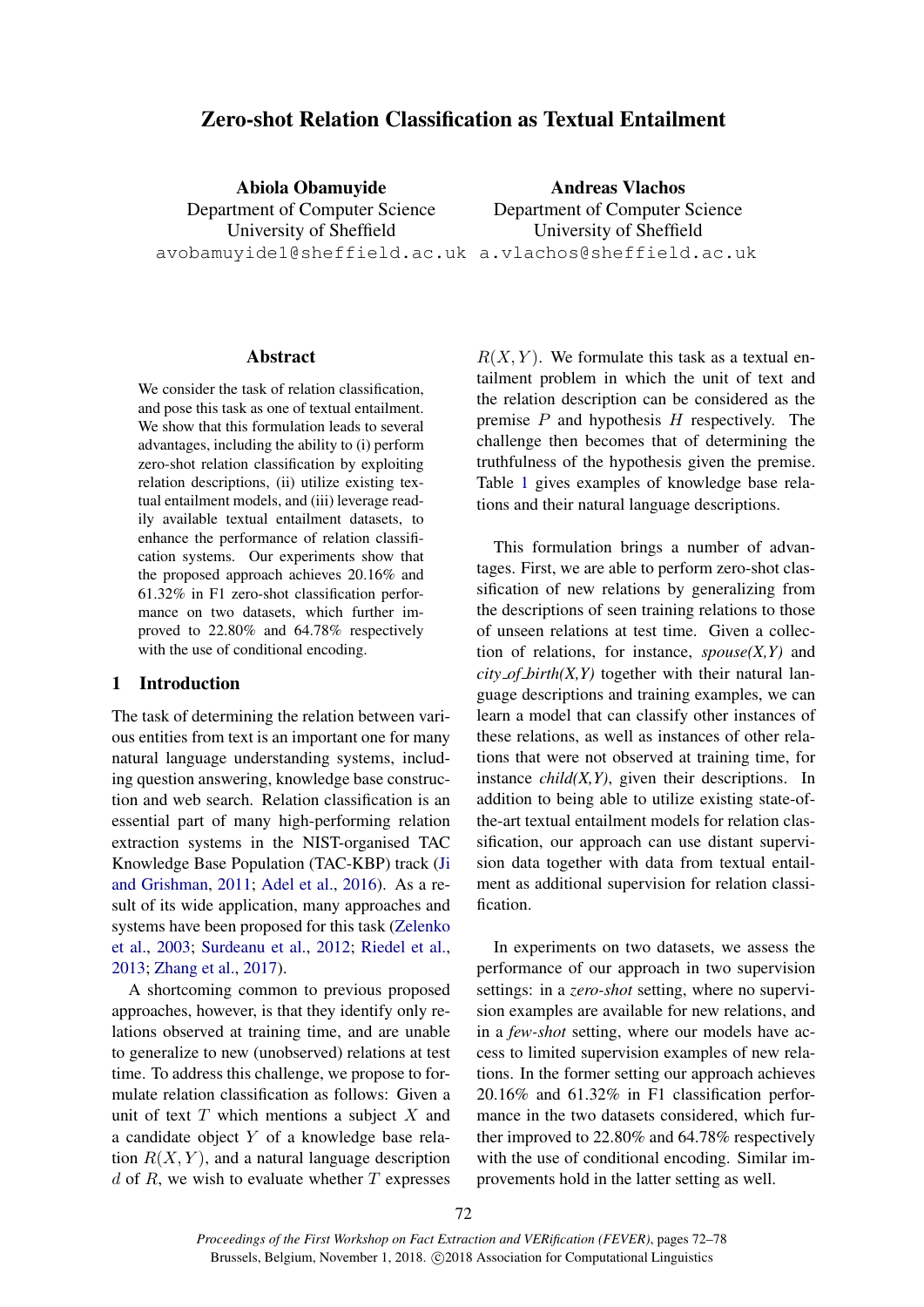<span id="page-1-0"></span>

| Relation | Subject $(X)$                        | Object $(Y)$     | Text (Premise)                       | Description (Hypothesis)   |
|----------|--------------------------------------|------------------|--------------------------------------|----------------------------|
|          | <i>religious_order</i> Lorenzo Ricci | Society of Jesus | $X$ (August 1, 1703 – November 24,   | X was a member of the      |
|          |                                      |                  | 1775) was an Italian Jesuit, elected | group $Y$                  |
|          |                                      |                  | the 18th Superior General of the Y.  |                            |
| director | Kispus                               | Erik Balling     | $X$ is a 1956 Danish romantic com-   | The director of $X$ is $Y$ |
|          |                                      |                  | edy written and directed by $Y$ .    |                            |
| designer | Red Baron II                         | Dynamix          | $X$ is a computer game for the PC,   | Y is the designer of X     |
|          |                                      |                  | developed by $Y$ and published by    |                            |
|          |                                      |                  | Sierra Entertainment.                |                            |

Table 1: Examples of relations, entities, sample text instances, and relation descriptions.

# 2 Related Work

Most recent work, including [Adel et al.](#page-4-0) [\(2016\)](#page-4-0) and [Zhang et al.](#page-6-0) [\(2017\)](#page-6-0), proposed models that assume the availability of supervised data for the task of relation classification. Rocktäschel et al. [\(2015\)](#page-5-4) and [Demeester et al.](#page-5-5) [\(2016\)](#page-5-5) inject prior knowledge in the form of propositional logic rules to improve relation extraction for new relations with zero and few training labels, in the context of the *universal schema* approach [\(Riedel et al.,](#page-5-3) [2013\)](#page-5-3). They considered the use of propositional logic rules, which for instance, can be mined from external knowledge bases (such as Freebase [\(Bollacker et al.,](#page-5-6) [2008\)](#page-5-6)) or obtained from ontologies such as Word-Net [\(Miller,](#page-5-7) [1995\)](#page-5-7). However, the use of propositional logic rules assumes prior knowledge of the possible relations between entities, and is thus of limited application in extracting new relations.

[Levy et al.](#page-5-8) [\(2017\)](#page-5-8) showed that a related and complementary task, that of entity/attribute relation extraction, can be reduced to a question answering problem. The task we address in this work is that of zero-shot *relation classification*, which determines if a given relation exists between two given entities in text. As a result the output of our approach is a binary classification decision indicating whether a given relation exists between two given entities in text. The task performed by [Levy](#page-5-8) [et al.](#page-5-8) [\(2017\)](#page-5-8) is that of zero-shot entity/attribute *relation extraction*, since their approach returns the span corresponding to the relation arguments ("answers") from the text.<sup>[1](#page-1-1)</sup> In addition, our approach for zero-shot relation classification utilizes relation descriptions, which is typically available in relation ontologies, and is thus not reliant on crowd-sourcing.

Our approach also takes inspiration from var-

ious approaches for leveraging knowledge from a set of source tasks to target tasks, such as recent transfer learning methods in natural language processing [\(Peters et al.,](#page-5-9) [2018;](#page-5-9) [McCann et al.,](#page-5-10) [2017\)](#page-5-10). Closest to our work is that of [Conneau](#page-5-11) [et al.](#page-5-11) [\(2017\)](#page-5-11), who showed that representations learned from natural language inference data can enhance performance when transferred to a number of other natural language tasks. In this work, we consider the task of zero-shot relation classification by utilizing relation descriptions.

# 3 Model

Our approach takes as input two pieces of text, a sentence containing the subject and object entities of a candidate relation, and the relation's description, and returns as output a binary response indicating whether the meaning of the description can be inferred between the two entities in the sentence. See Table [1](#page-1-0) for some examples. The problem of determining whether the meaning of a text fragment can be inferred from another is that of natural language inference/textual entailment [\(Da](#page-5-12)[gan et al.,](#page-5-12) [2005;](#page-5-12) [Bowman et al.,](#page-5-13) [2015\)](#page-5-13).

We take as our base model the Enhanced Sequential Inference Model (*ESIM*) introduced by [Chen et al.](#page-5-14) [\(2017\)](#page-5-14), one of the commonly used models for text pair tasks (?). *ESIM* utilizes Bidirectional Long Short-Term Memory [\(Hochreiter](#page-5-15) [and Schmidhuber,](#page-5-15) [1997;](#page-5-15) [Graves and Schmidhu](#page-5-16)[ber,](#page-5-16) [2005\)](#page-5-16) (BiLSTM) units as a building block and accepts two sequences of text as input. It then passes the two sequences through three model stages - input encoding, local inference modelling and inference composition, and returns the class  $c$  with the highest classification score, where  $c$  in textual entailment is one of *entailment*, *contradiction* or *neutral*. In our experiments, for each (sentence, relation description) pair we return a 2-way classification prediction instead.

In this section we briefly describe the input en-

<span id="page-1-1"></span><sup>&</sup>lt;sup>1</sup>Note that for this reason, a direct comparison between the two approaches is not straightforward, as this would be akin to comparing a text classification model and a question answering model.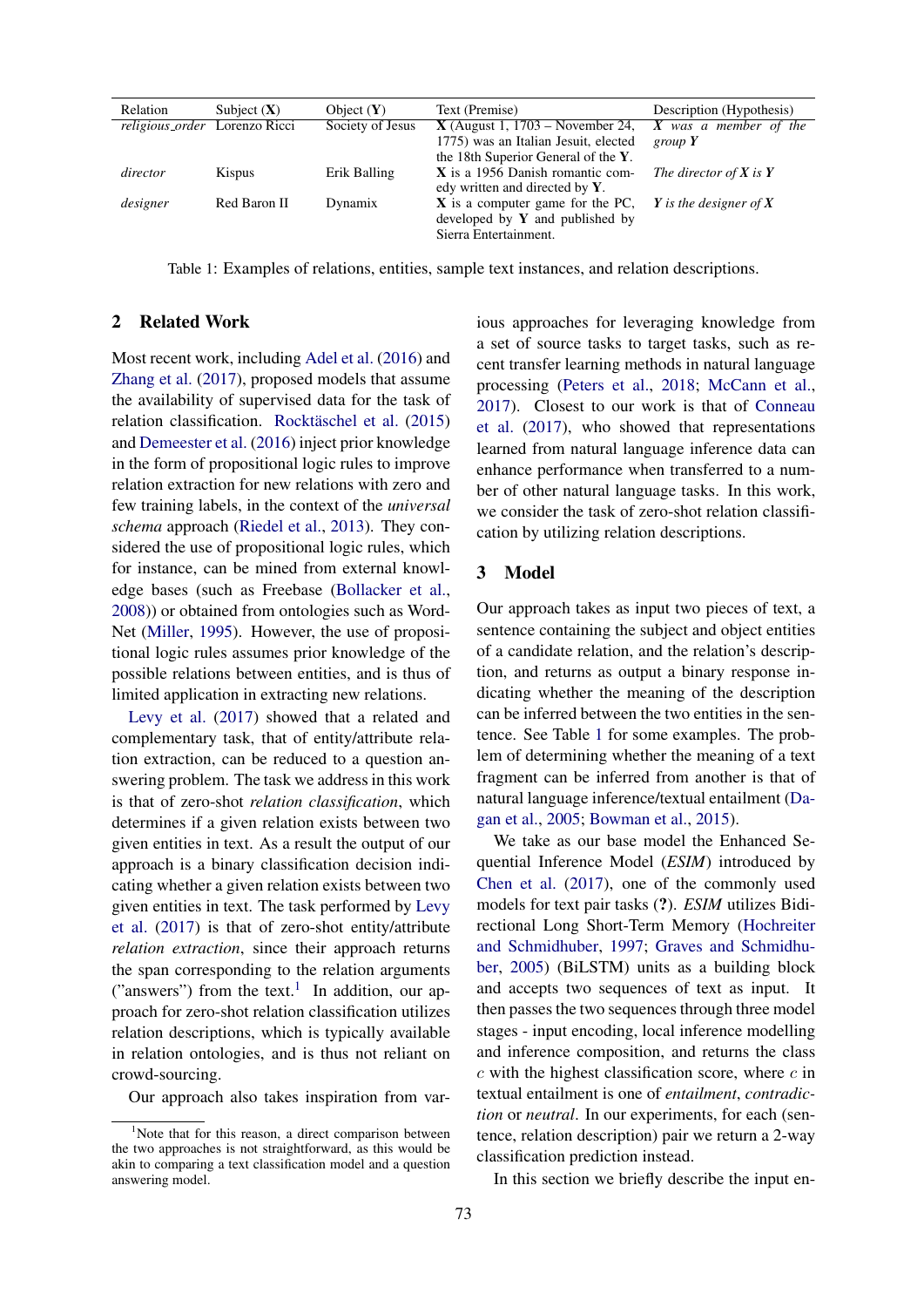coding and inference composition stages, which we adapt using conditional encoding as described in the following subsection. The *input encoding* and *inference composition* stages operate analogously, and each receives as input two sequences of vectors,  $\{p_i\}$  and  $\{h_j\}$ , or more compactly two matrices  $\mathbf{P} \in \mathbb{R}^{I \times d}$  for the premise and  $\boldsymbol{H} \in \mathbb{R}^{J \times d}$  for the hypothesis, where I and J are respectively the number of words in the premise and hypothesis, and  $d$  is the dimensionality of each vector representation. In the case of the *input encoding* layer, P and H are word embeddings of words in the premise and hypothesis respectively, while in the case of *inference composition*, P and H are internal model representations derived from the preceding local inference modelling stage. Then the input sequences are processed with BiLSTM units to yield new sequences  $\bar{\bm{P}} \in \mathbb{R}^{I \times 2d}$  for the premise and  $\bar{\bm{H}} \in \mathbb{R}^{J \times 2d}$  for the hypothesis:

<span id="page-2-0"></span>
$$
\bar{\boldsymbol{P}}, \vec{\boldsymbol{c}}_p, \overleftarrow{\boldsymbol{c}}_p = BilSTM(\boldsymbol{P}) \tag{1}
$$

$$
\bar{H}, \vec{c}_h, \overleftarrow{c}_h = BiLSTM(\bm{H}) \tag{2}
$$

where  $\overrightarrow{c}_p$ ,  $\overleftarrow{c}_p \in \mathbb{R}^d$  are respectively the last cell states in the forward and reverse directions of the BILSTM that reads the premise.  $\overrightarrow{c}_h$ ,  $\overleftarrow{c}_h \in \mathbb{R}^d$ are similarly defined for the hypothesis.

# 3.1 Conditional encoding for ESIM

When used for zero-shot relation classification, *ESIM* encodes the sentence independently of the relation description. Given a new target relation's description, it is desirable for representations computed for the sentence to take into account the representations for the target relation description. Therefore we explicitly condition the representations of the sentence on that of the relation description using a conditional BiLSTM (cBiLSTM) (Rocktäschel et al.,  $2016$  $2016$  $2016$ ) unit. Thus, Equation 1 is replaced with:

$$
\bar{\boldsymbol{P}} = cBiLSTM(\boldsymbol{P}, \vec{\boldsymbol{c}}_h, \vec{\boldsymbol{c}}_h)
$$
 (3)

where  $\vec{c}_h$  and  $\vec{c}_h$  respectively denote the last memory cell states in the forward and reverse directions of the BiLSTM that reads the relation description. This adaptation is made to both input encoding and inference composition stages. We refer to the adapted *ESIM* as the Conditioned Inference Model (*CIM*) in subsequent sections.

### 4 Datasets

We evaluate our approach using the datasets of [Adel et al.](#page-4-0) [\(2016\)](#page-4-0) and [\(Levy et al.,](#page-5-8) [2017\)](#page-5-8). The dataset of [Adel et al.](#page-4-0) [\(2016\)](#page-4-0) (*LMU-RC*) is split into training, development and evaluation sets. The training set was generated by distant supervision, and the development and test data were obtained from manually annotated TAC-KBP system outputs. We obtained the descriptions for the relations from the TAC-KBP relation ontology guidelines.<sup>[2](#page-2-1)</sup> This resulted in a dataset of about 6 million positive and negative instances, each consisting of a relation, its subject and object entities, a sentence containing both entities and a relation description.

We applied a similar process to the relation extraction dataset of [\(Levy et al.,](#page-5-8) [2017\)](#page-5-8) (*UW-RE*). It consists of 120 relations and a set of question templates for each relation, containing both positive and negative relation instances, with each instance consisting of a subject entity, a knowledge base relation, a question template for the relation, and a sentence retrieved from the subject entity's Wikipedia page. We wrote descriptions for each of the 120 relations in the dataset, with each relation's question templates serving as a guide. Thus all instances in the dataset (30 million positive and 2 million negative ones) now include the corresponding relation description, making them suitable for relation classification using our approach.

In addition to the two datasets, we also utilize the *MultiNLI* natural language inference corpus [\(Williams et al.,](#page-5-18) [2018\)](#page-5-18) in our experiments as a source of supervision. We map its *entailment* and *contradiction* class instances to positive and negative relation instances respectively.

#### 5 Experiments and Results

We conduct two sets of experiments. The first set of experiments tests the performance of our approach in the zero-shot setting, where no supervision instances are available for new relations (Section [5.1\)](#page-3-0). The second set of experiments measures the performance of our approach in the limited supervision regime, where varying levels of supervision is available (Section [5.2\)](#page-3-1).

Implementation Details Our model is implemented in Tensorflow [\(Abadi et al.,](#page-4-1) [2016\)](#page-4-1).

<span id="page-2-1"></span> $^{2}$ [https://tac.nist.gov/2015/KBP/](https://tac.nist.gov/2015/KBP/ColdStart/guidelines/TAC_KBP_2015_Slot_Descriptions_V1.0.pdf) [ColdStart/guidelines/TAC\\_KBP\\_2015\\_Slot\\_](https://tac.nist.gov/2015/KBP/ColdStart/guidelines/TAC_KBP_2015_Slot_Descriptions_V1.0.pdf) [Descriptions\\_V1.0.pdf](https://tac.nist.gov/2015/KBP/ColdStart/guidelines/TAC_KBP_2015_Slot_Descriptions_V1.0.pdf)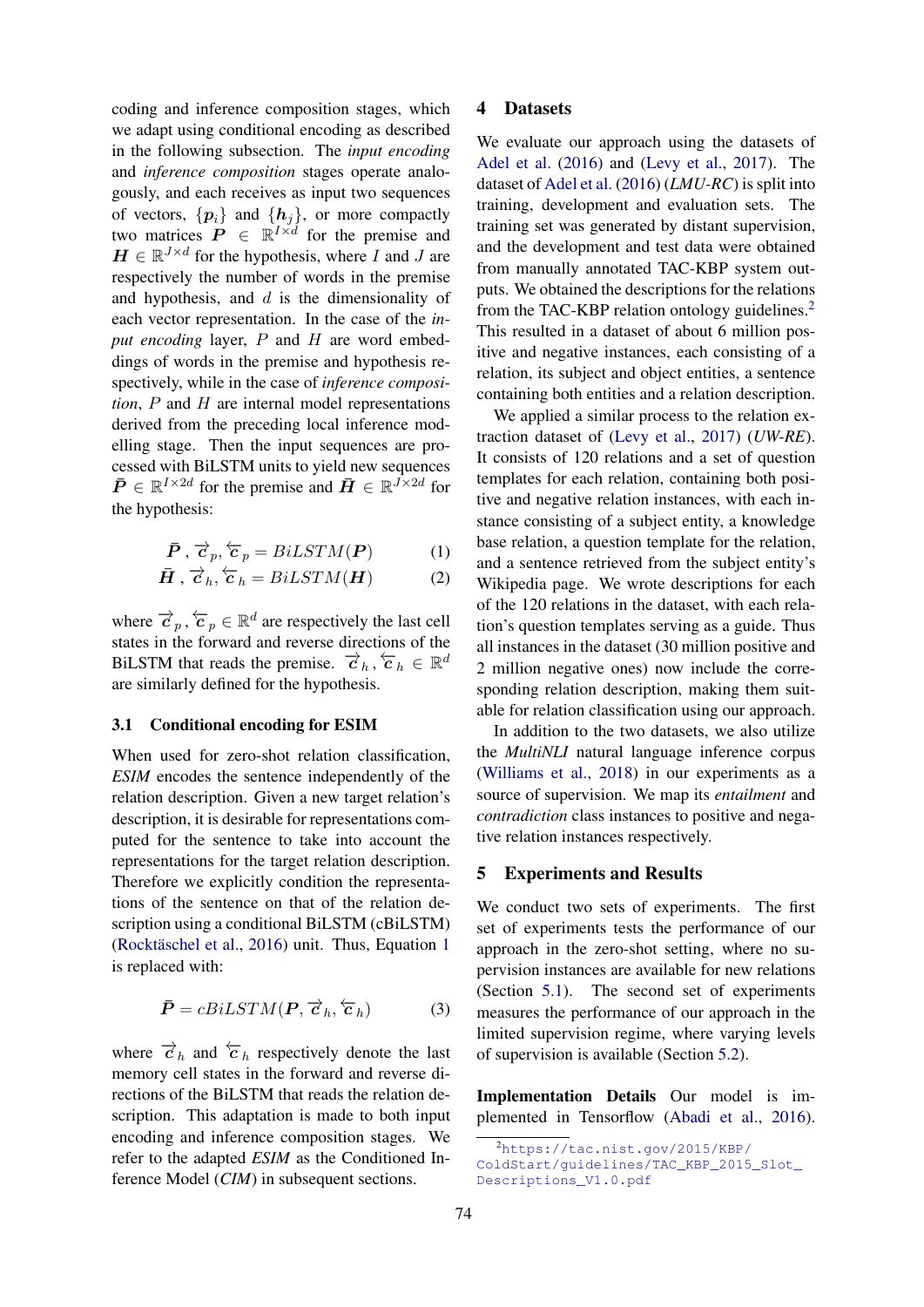<span id="page-3-2"></span>

| <b>Dataset</b> | Model       | $F1(\%)$ |
|----------------|-------------|----------|
| LMU-RC         | <b>ESIM</b> | 20.16    |
|                | <b>CIM</b>  | 22.80    |
| UW-RE          | <b>ESIM</b> | 61.32    |
|                | <b>CIM</b>  | 64.78    |

Table 2: Zero-shot relation learning results for *ESIM* and *CIM*.

<span id="page-3-3"></span>

| <b>Dataset</b> | Supervision | $F1(\%)$ |
|----------------|-------------|----------|
|                | TE.         | 25.54    |
| LMU-RC         | TE+DS       | 26.28    |
|                | TE.         | 44.38    |
| UW-RE          | TE+DS       | 62.33    |

Table 3: Zero-shot relation learning results for model CIM pre-trained on two sources of data: Textual Entailment (TE), or both Distant Supervision and Textual Entailment (TE+DS). The results in Table 2 correspond to DS only supervision.

We initialize word embeddings with 300D Glove [\(Pennington et al.,](#page-5-19) [2014\)](#page-5-19) vectors. We found a few epochs of training (generally less than 5) to be sufficient for convergence. We apply Dropout with a keep probability of 0.9 to all layers. The result reported for each experiment is the average taken over five runs with independent random initializations. In order to prevent overfitting to specific entities, we mask out the subject and object entities with the tokens *SUBJECT ENTITY* and *OBJECT ENTITY* respectively.

# <span id="page-3-0"></span>5.1 Zero-shot Relation Learning

For this experiment we created ten folds of each dataset, with each fold partitioned into train/dev/test splits along relations. In each fold, a relation belongs exclusively to either the train, dev or test split.

Table [2](#page-3-2) shows averaged F1 across the folds for the models on the *LMU-RC* and *UW-RE* datasets. We observe that using only distant supervision for the training relations and without supervision for the test relations, the models were still able to make predictions for them, though at different performance levels. *CIM* obtained better performance compared to *ESIM*, as a result of its use of conditional encoding.

Table [3](#page-3-3) shows F1 scores of model *CIM* pretrained on only MultiNLI (referred to as TE) or a combination of MultiNLI and distant supervision (referred to as TE+DS) data in the zero-shot set-

<span id="page-3-4"></span>

Figure 1: Limited supervision results: F1 scores on *UW-RE* as fraction of training data  $(\tau)$  is varied. When  $\tau=0$ , we get the zero-shot results in Table [2](#page-3-2)

ting. We find that *CIM* pre-trained on only textual entailment data is already able to make predictions for unseen test relations, while using a combination of distant supervision and textual entailment data achieved improved F1 scores across both datasets, demonstrating the validity of our approach in this setting. We also note that using TE+DS data performs worse than DS data alone in the case of the *UW-RE* dataset, unlike in the case of *LMU-RC*. We hypothesize that this is because DS data performs much better for the former.

# <span id="page-3-1"></span>5.2 Few-shot Relation Learning

For the experiments in the limited-supervision setting, we randomly partition the dataset along relations into a train/dev/test split. Similar to the zero-shot setting, a relation belongs to each split exclusively. Then for each experiment, we make available to each model a fraction  $\tau$  of example instances of the relations in the test set as supervision. Note that the particular example instances we use are a disjoint set of instances which are not present in the development and evaluation sets. In addition to ESIM and our proposed model CIM, we also report results for the TACRED Relation Extractor (*TACRED-RE*), the position-aware RNN model that was found to achieve state-of-theart results on the TACRED [\(Zhang et al.,](#page-6-0) [2017\)](#page-6-0) dataset. *TACRED-RE* is a supervised model that expects labelled data for all relations during training, and thus not applicable in the zero-shot setup.

Results for this set of experiments are shown in Figure [1](#page-3-4) for the *UW-RE* dataset. We find that only about 5% of the training data is required for both *ESIM* and *CIM* to reach around 80% in F1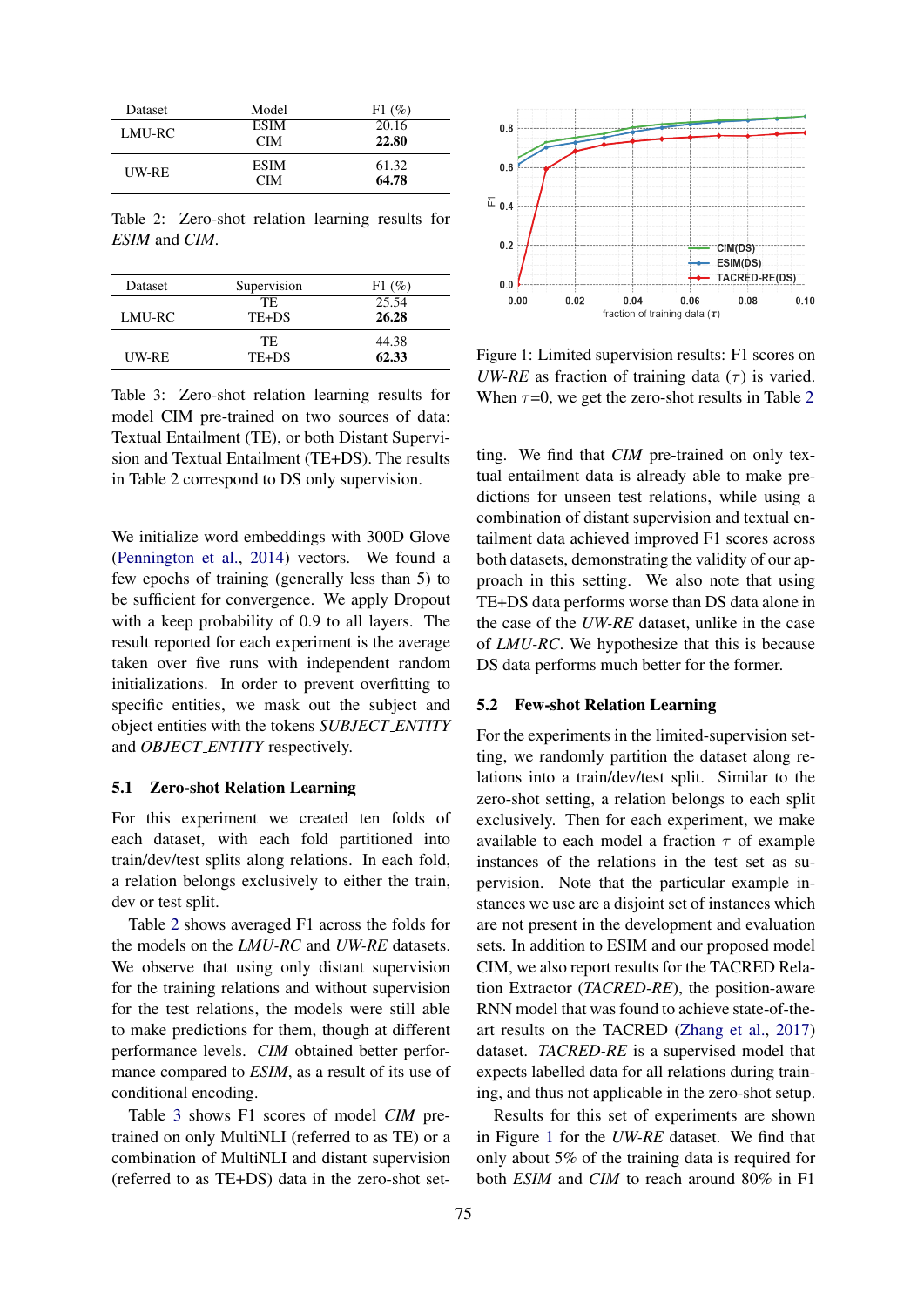<span id="page-4-2"></span>

Figure 2: F1 scores on *LMU-RC* as fraction of training data  $(\tau)$  is varied.

performance, with *CIM* outperforming *ESIM* in the 0-6% interval. However, beyond this interval, we do not observe any major difference in performance between ESIM and *CIM*, demonstrating that CIM performs well in both the zero-shot and limited supervision settings. For context, when given full supervision on the *UW-RE* dataset, *CIM* and *TACRED-RE* obtain F1 scores of 94.82% and 87.73% respectively. A similar trend is observed for the *LMU-RC* dataset, whose plot can be found in Figure [2.](#page-4-2)

In general, all models obtain better results on *UW-RE* than on *LMU-RC*. We hypothesize that the performance difference is due to *UW-RE* being derived from Wikipedia documents (which typically have well-written text), while LMU-RC was obtained from different genres and sources (such as discussion forum posts and web documents), which tend to be noisier.

### 5.3 Qualitative Results

Figure [3](#page-4-3) depicts a visualization of the normalized attention weights assigned by model *CIM* on instances drawn from the development set. We observe that it is able to attend to words that are semantically coherent with the premise ("novel" and "author", Figure 3a), ("studied" and "university", Figure 3b).

# 6 Conclusions

We show that the task of relation classification can be achieved through the use of relation descriptions, by formulating the task as one of textual entailment between the relation description and the piece of text. This leads to several advantages, including the ability to perform zero-shot relation

<span id="page-4-3"></span>

Figure 3: Attention visualization

classification and use textual entailment models and datasets to improve performance.

# Acknowledgments

We are grateful to Pasquale Minervini and Jeff Mitchell for helpful conversations and suggestions, and the Sheffield NLP group and anonymous reviewers for valuable feedback. This research is supported by the EU H2020 SUMMA project (grant agreement number 688139).

### **References**

- <span id="page-4-1"></span>Martin Abadi, Paul Barham, Jianmin Chen, Zhifeng Chen, Andy Davis, Jeffrey Dean, Matthieu Devin, Sanjay Ghemawat, Geoffrey Irving, Michael Isard, and Others. 2016. TensorFlow: A System for Large-Scale Machine Learning. In *OSDI*, volume 16, pages 265–283.
- <span id="page-4-0"></span>Heike Adel, Benjamin Roth, and Hinrich Schütze. 2016. Comparing convolutional neural networks to traditional models for slot filling. In *Proceedings of the 2016 Conference of the North American Chapter of the Association for Computational Linguistics: Human Language Technologies*, pages 828– 838, San Diego, California. Association for Computational Linguistics.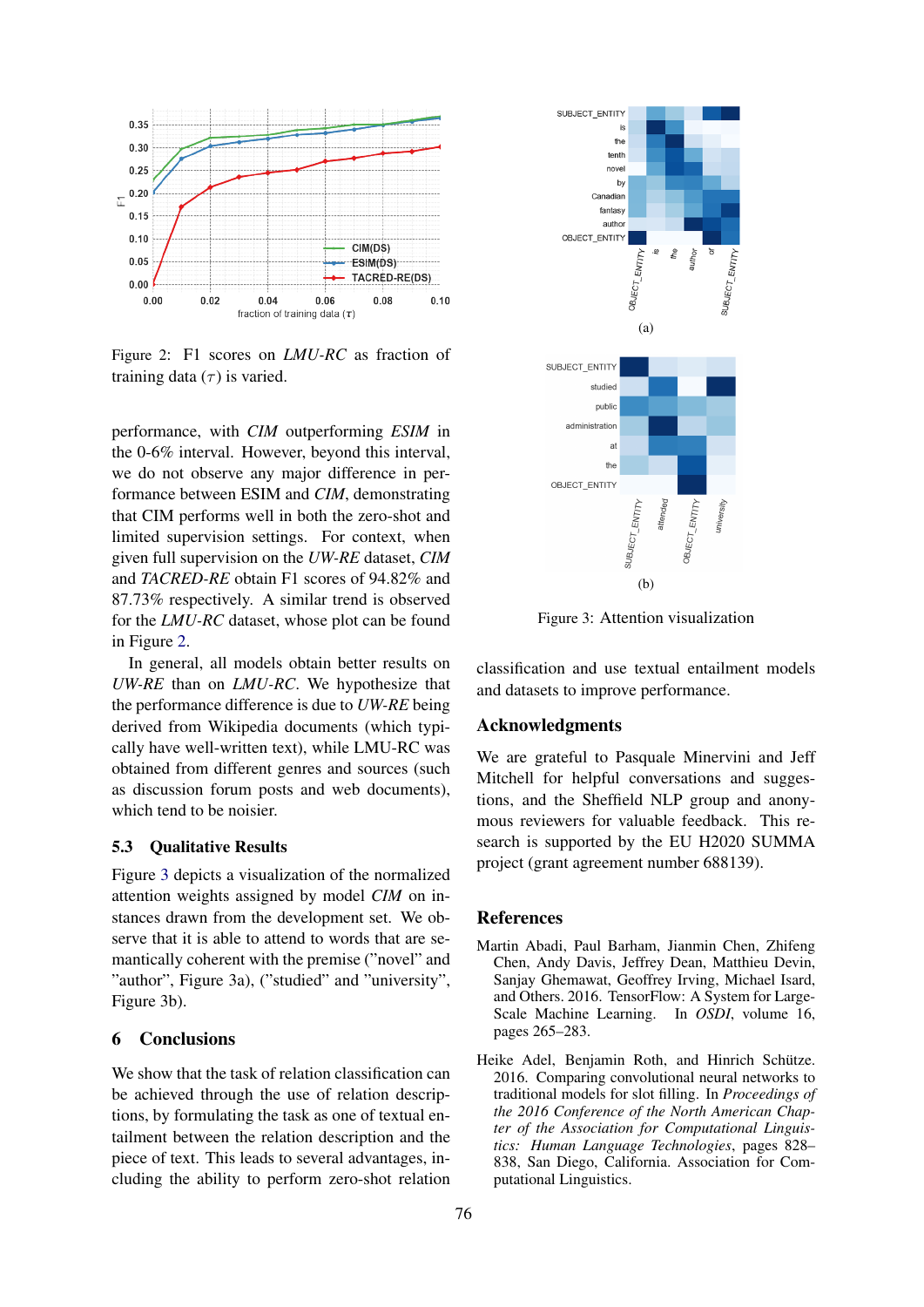- <span id="page-5-6"></span>Kurt Bollacker, Colin Evans, Praveen Paritosh, Tim Sturge, and Jamie Taylor. 2008. Freebase: a collaboratively created graph database for structuring human knowledge. *SIGMOD 08 Proceedings of the 2008 ACM SIGMOD international conference on Management of data*, pages 1247–1250.
- <span id="page-5-13"></span>Samuel R. Bowman, Gabor Angeli, Christopher Potts, and Christopher D. Manning. 2015. A large annotated corpus for learning natural language inference. In *EMNLP*.
- <span id="page-5-14"></span>Qian Chen, Xiaodan Zhu, Zhen-Hua Ling, Si Wei, Hui Jiang, and Diana Inkpen. 2017. Enhanced lstm for natural language inference. In *Proceedings of the 55th Annual Meeting of the Association for Computational Linguistics (Volume 1: Long Papers)*, pages 1657–1668. Association for Computational Linguistics.
- <span id="page-5-11"></span>Alexis Conneau, Douwe Kiela, Holger Schwenk, Loïc Barrault, and Antoine Bordes. 2017. Supervised Learning of Universal Sentence Representations from Natural Language Inference Data. In *Proceedings of the 2017 Conference on Empirical Methods in Natural Language Processing*, pages 670–680. Association for Computational Linguistics.
- <span id="page-5-12"></span>Ido Dagan, Oren Glickman, and Bernardo Magnini. 2005. The PASCAL Recognising Textual Entailment Challenge. In *Machine Learning Challenges, Evaluating Predictive Uncertainty, Visual Object Classification and Recognizing Textual Entailment, First PASCAL Machine Learning Challenges Workshop, MLCW 2005, Southampton, UK, April 11-13, 2005, Revised Selected Papers*, pages 177–190.
- <span id="page-5-5"></span>Thomas Demeester, Tim Rocktäschel, and Sebastian Riedel. 2016. Lifted Rule Injection for Relation Embeddings. *Proceedings of the 2016 Conference on Empirical Methods in Natural Language Processing (EMNLP-16)*, pages 1389–1399.
- <span id="page-5-16"></span>Alex Graves and Jürgen Schmidhuber. 2005. Framewise phoneme classification with bidirectional LSTM networks. In *Proceedings of the International Joint Conference on Neural Networks*, volume 4, pages 2047–2052.
- <span id="page-5-15"></span>Sepp Hochreiter and Jürgen Schmidhuber. 1997. Long Short-Term Memory. *Neural Computation*, 9(8):1735–1780.
- <span id="page-5-0"></span>Heng Ji and Ralph Grishman. 2011. Knowledge base population: Successful approaches and challenges. In *Proceedings of the 49th Annual Meeting of the Association for Computational Linguistics: Human Language Technologies*, pages 1148–1158. Association for Computational Linguistics.
- <span id="page-5-8"></span>Omer Levy, Minjoon Seo, Eunsol Choi, and Luke Zettlemoyer. 2017. Zero-Shot Relation Extraction via Reading Comprehension.
- <span id="page-5-10"></span>Bryan McCann, James Bradbury, Caiming Xiong, and Richard Socher. 2017. Learned in translation: Contextualized word vectors. In *Advances in Neural Information Processing Systems*, pages 6297–6308.
- <span id="page-5-7"></span>George A. Miller. 1995. WordNet: a lexical database for English. *Communications of the ACM*, 38(11):39–41.
- <span id="page-5-19"></span>Jeffrey Pennington, Richard Socher, and Christopher D Manning. 2014. GloVe: Global Vectors for Word Representation. In *Empirical Methods in Natural Language Processing (EMNLP)*, pages 1532–1543.
- <span id="page-5-9"></span>Matthew E Peters, Mark Neumann, Mohit Iyyer, Matt Gardner, Christopher Clark, Kenton Lee, and Luke Zettlemoyer. 2018. Deep contextualized word representations. In *Proc. of NAACL*.
- <span id="page-5-3"></span>Sebastian Riedel, Limin Yao, Andrew McCallum, and Benjamin M. Marlin. 2013. Relation Extraction with Matrix Factorization and Universal Schemas. *Proceedings of the 2013 Conference of the North American Chapter of the Association for Computational Linguistics: Human Language Technologies*, (June):74–84.
- <span id="page-5-17"></span>Tim Rocktäschel, Edward Grefenstette, Karl Moritz Hermann, Tomas Kocisky, and Phil Blunsom. 2016. Reasoning about entailment with neural attention. In *International Conference on Learning Representations (ICLR)*.
- <span id="page-5-4"></span>Tim Rocktäschel, Sameer Singh, and Sebastian Riedel. 2015. Injecting logical background knowledge into embeddings for relation extraction. In *NAACL HLT 2015, The 2015 Conference of the North American Chapter of the Association for Computational Linguistics: Human Language Technologies, Denver, Colorado, USA, May 31 - June 5, 2015*, pages 1119– 1129.
- <span id="page-5-2"></span>Mihai Surdeanu, Julie Tibshirani, Ramesh Nallapati, and Christopher D Manning. 2012. Multi-instance Multi-label Learning for Relation Extraction. *Proceedings of the 2012 Joint Conference on Empirical Methods in Natural Language Processing and Computational Natural Language Learning, EMNLP '12*, (July):455–465.
- <span id="page-5-18"></span>Adina Williams, Nikita Nangia, and Samuel Bowman. 2018. A broad-coverage challenge corpus for sentence understanding through inference. In *Proceedings of the 2018 Conference of the North American Chapter of the Association for Computational Linguistics: Human Language Technologies, Volume 1 (Long Papers)*, pages 1112–1122, New Orleans, Louisiana. Association for Computational Linguistics.
- <span id="page-5-1"></span>Dmitry Zelenko, Chinatsu Aone, and Anthony Richardella. 2003. Kernel methods for relation extraction. *The Journal of Machine Learning Research*, 3:1083–1106.